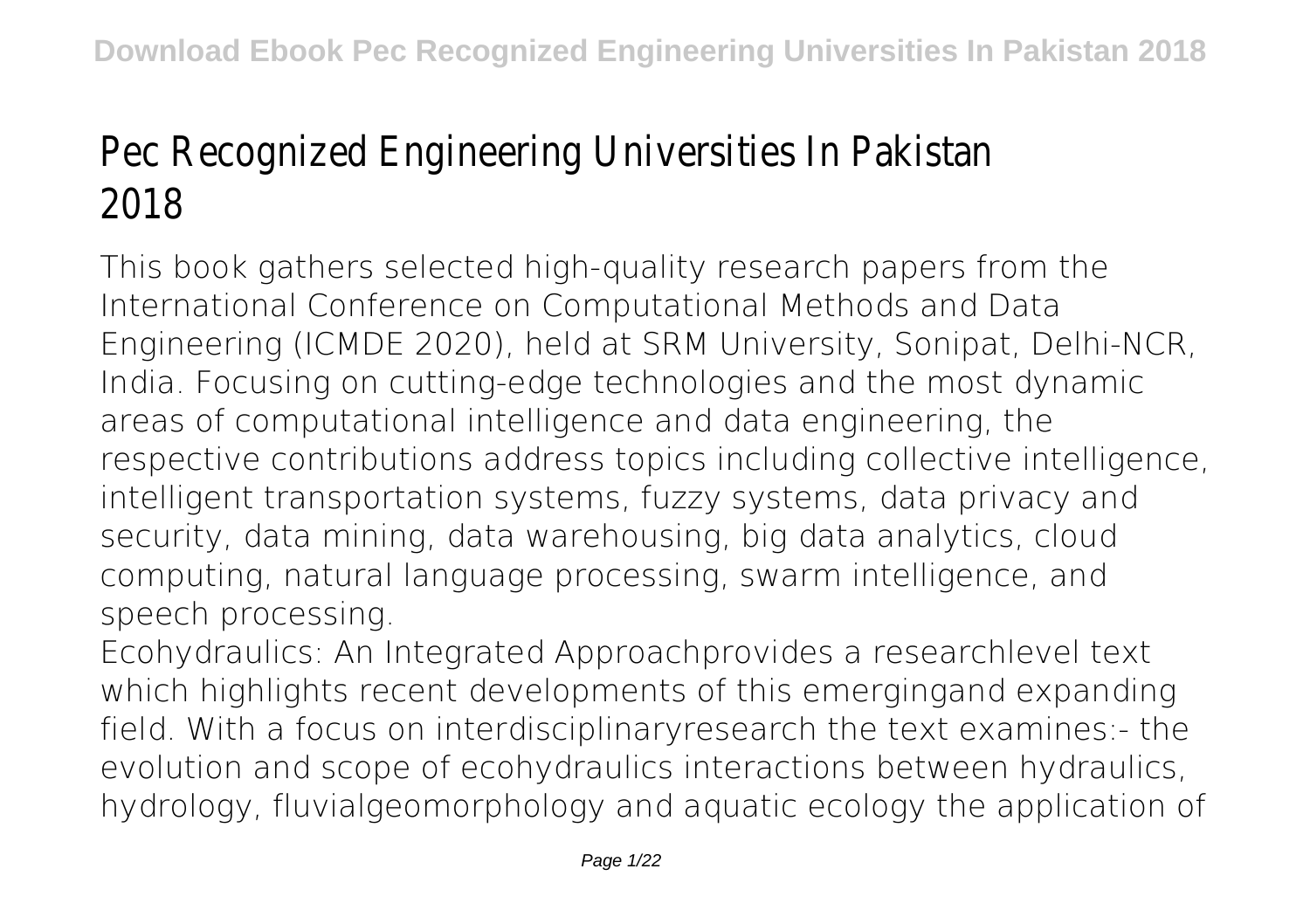habitat modelling in ecohydraulicstudies state of the art methodological developments andapproaches detailed case studies including fish passage design and themanagement of environmental flow regimes research needs and the future of ecohydraulics research The contributions offer broad geographic coverage to encapsulatethe wide range of approaches, case studies and methods used toconduct ecohydraulics research. The book considers a range ofspatial and temporal scales of relevance and aquatic organismsranging from algae and macrophytes to macroinvertebrates andfish. River management and restoration are also considered indetail, making this volume of direct relevance to those concernedwith cutting edge research and its application for water resourcemanagement. Aimed at academics and postgraduate researchers in departmentsof physical geography, earth sciences, environmental science,environmental management, civil engineering, biology, zoology,botany and ecology; Ecohydraulics: An Integrated Approachwill be of direct relevance to academics, researchers andprofessionals working in environmental research organisations,national agencies and consultancies. Air Force Civil EngineerAir Force Civil EngineerFIDIC Contracts in Asia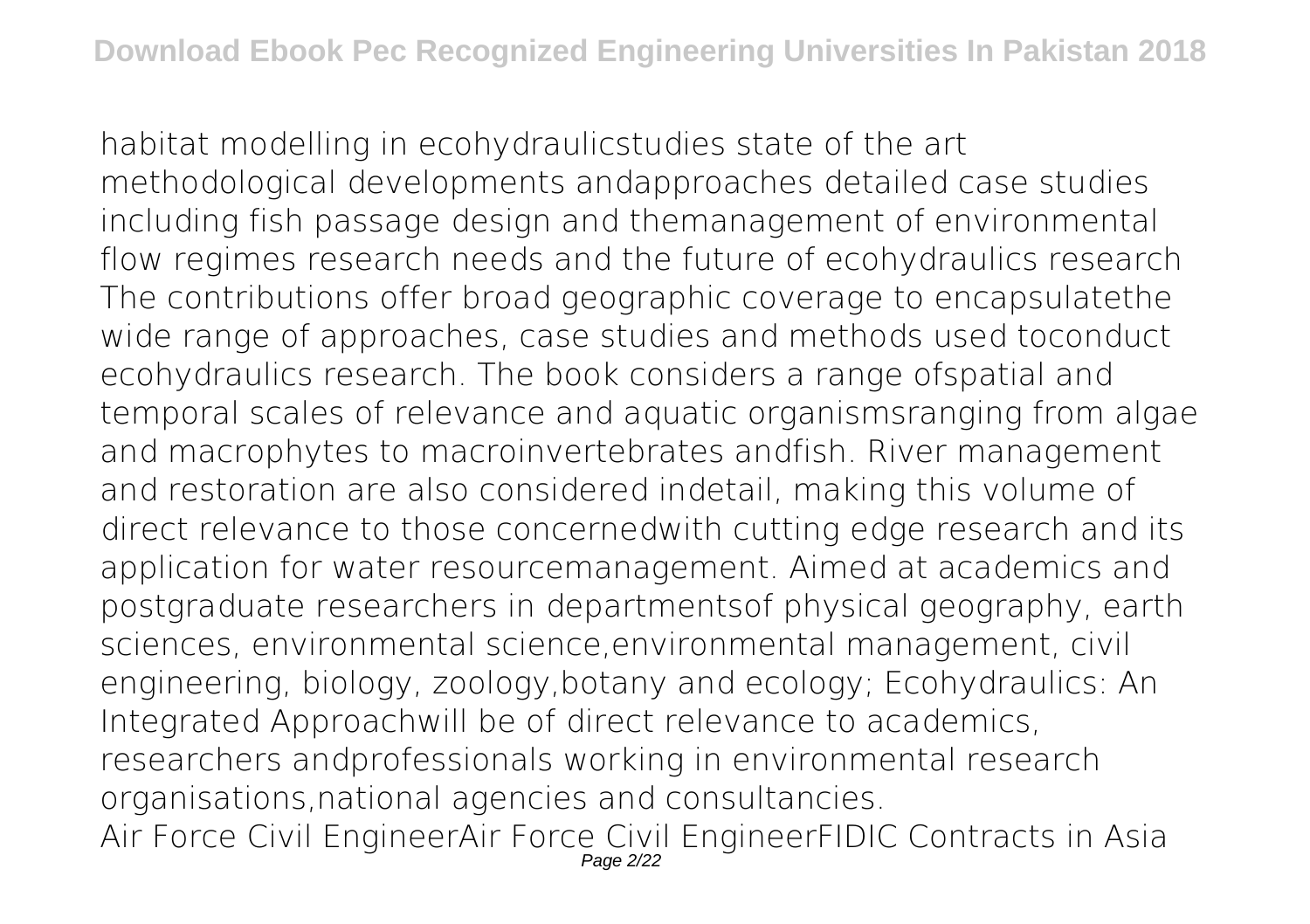PacificA Practical Guide to ApplicationTaylor & Francis Policy, Strategy and Technology Record of Conference Papers History, Models, Variations & Specifications 1960s-1970s 21st Annual Petroleum and Chemical Industry Conference, San Francisco, California, September 9, 10, 11, 1974 Proceedings of the 16th Intersociety Energy Conversion Engineering Conference, Atlanta, Georgia, August 9-14, 1981 Handbook of Research on Wireless Sensor Network Trends, Technologies, and Applications

**This book is about the Relationship between Mixing Time and Compressive Strength of Concrete. It involves the study of variations of compressive strength of concrete with mixing time at different ages like 7, 14 and 28 days. For this purpose three mixes, 1:2:4, 1:2:4 with plasticizer and 1:4:8, having total 90 cubes of 4 inch (30 cubes for each Batch) were cast having different mixing times varying from 3 minutes to 5 minutes with the difference in mixing time interval of 30 seconds. The cubes were placed under normal conditions for the purpose of curing and testing. The testing was done on Denison Compression Testing Machine. The failure load was worked out and then the compressive strength of concrete was calculated in 'Psi' by dividing the failure load by cross-sectional area of the concrete cube. Graphs displaying the variations of strength**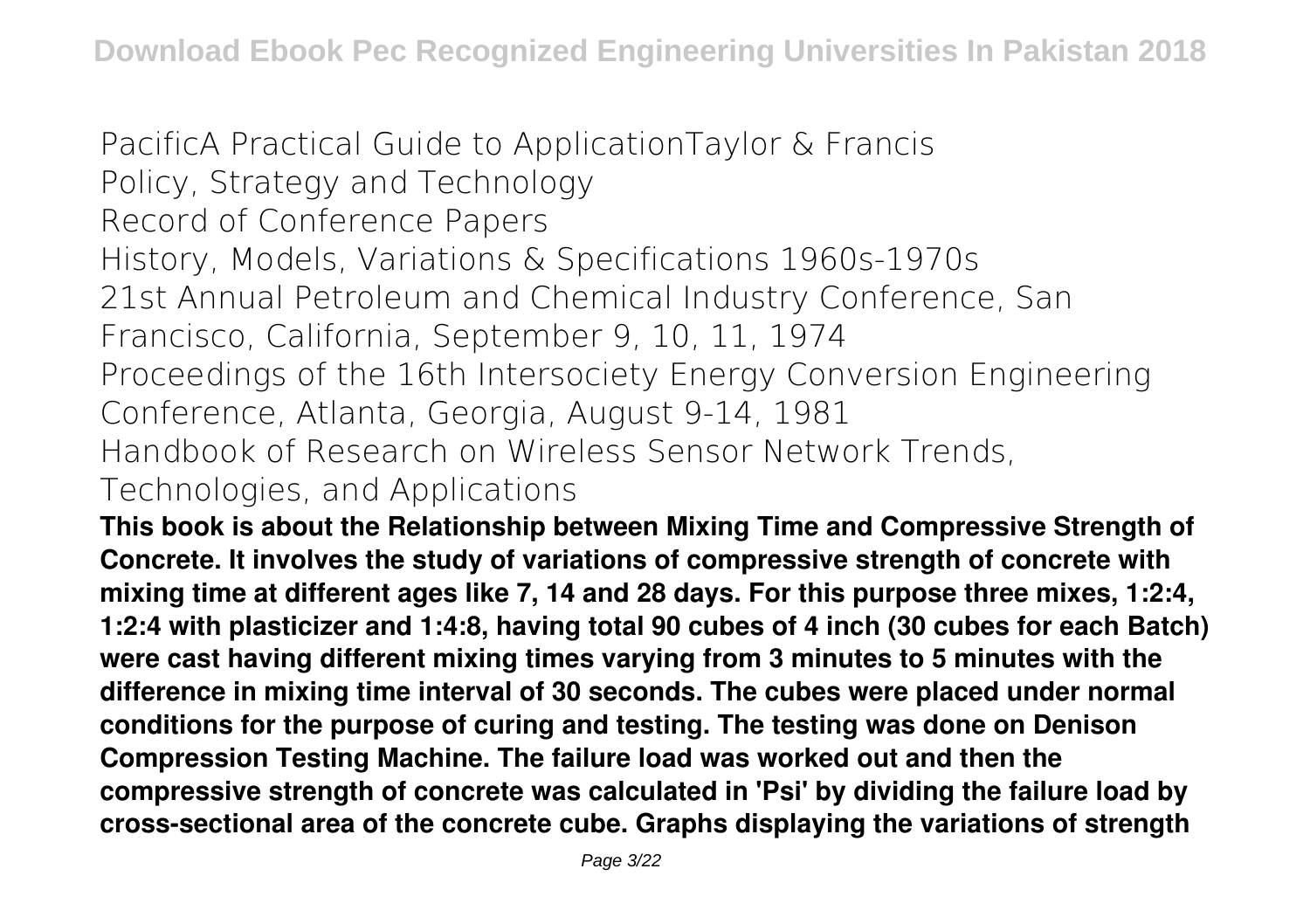**of concrete with different mixing time intervals were plotted for all the three mixes and from these graphs, the conclusions were drawn. It was observed that the compressive strength of concrete increases with increase in mixing time but with the increase in mixing time after a certain time of mixing, the concrete strength tends to decline. The time at which the strength of concrete is maximum, is the optimum time for which the concrete should be mixed thoroughly to achieve maximum strength. This time was found out to be between 4 minutes to 4.5 minutes for different mixes used in the experiment. Thus we may conclude from this research work that concrete should be mixed for at least 4 minutes but not more than 4.5 minutes to achieve maximum compressive strength.**

**The book reveals how green buildings are currently being adapted and applied in developing countries. It includes the major developing countries such as China, Indonesia, Malaysia, Thailand, Pakistan, Cambodia, Ghana, Nigeria and countries from the Middle East and gathers the insights of respected green building researchers from these areas to map out the developing world's green building revolution. The book highlights these countries' contribution to tackling climate change, emphasising the green building benefits and the research behind them. The contributing authors explore how the green building revolution has spread to developing countries and how national governments have initiated their own green building policies and agendas. They also explore how the market has echoed the green building policy, and how a business case for green buildings has been established. In turn, they show how an international set of green building standards, in the form of various techniques and tools, has been**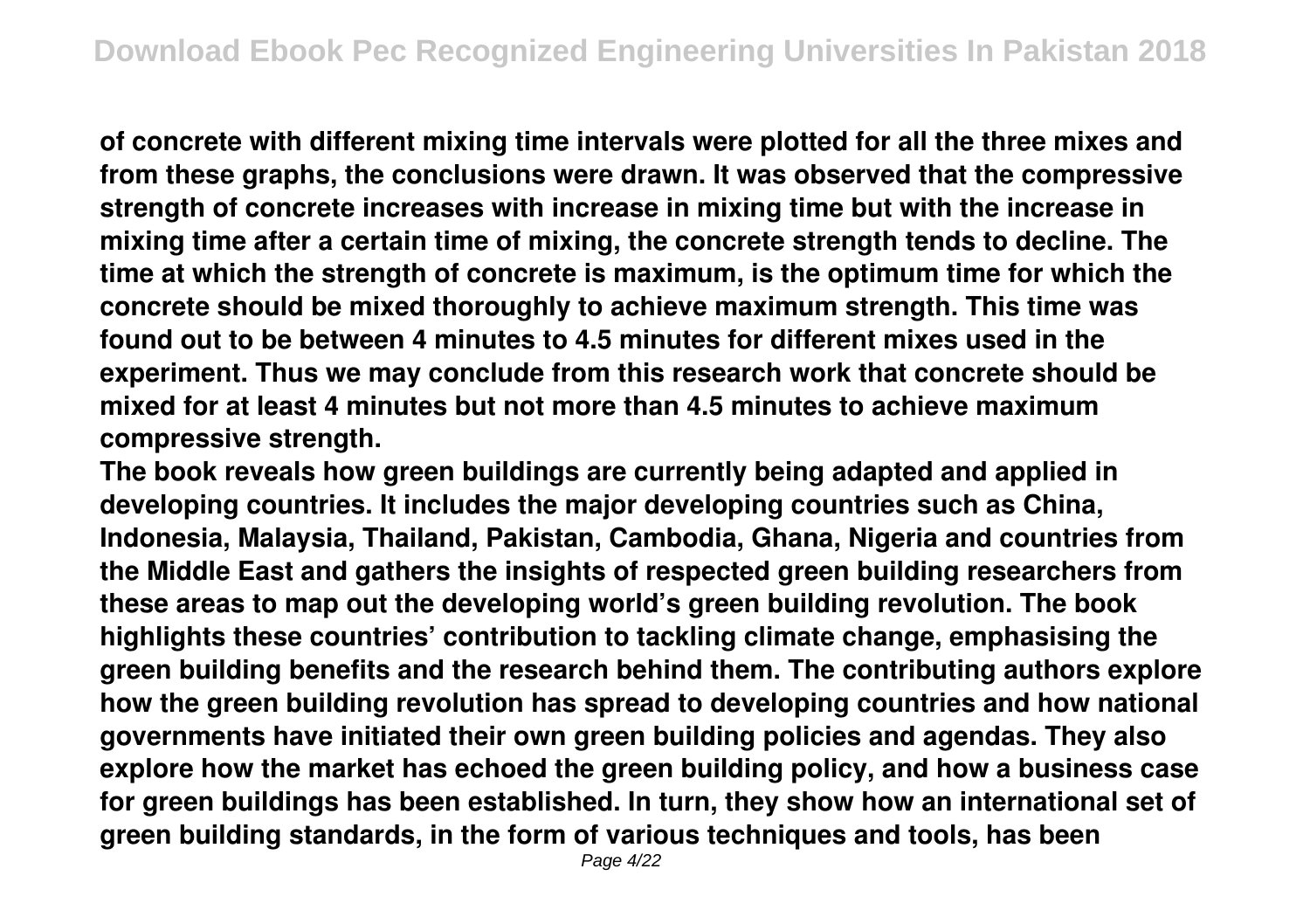**incorporated into local building and construction practices. In closing, they demonstrate how the developing world is emerging as a key player for addressing the energy and environmental problems currently facing the world. The book helps developers, designers and policy-makers in governments and green building stakeholders to make better decisions on the basis of global and local conditions. It is also of interest to engineers, designers, facility managers and researchers, as it provides a holistic picture of how the industry is responding to the worldwide call for greener and more sustainable buildings.**

**Technological advancements in the last few decades have significantly revolutionized the healthcare industry, resulting in life expectancy improvement in human beings. The use of automated machines in healthcare has reduced human errors and has notably improved disease diagnosis efficiency. Design and Development of Affordable Healthcare Technologies provides emerging research on biomedical instrumentation, bio-signal processing, and device development within the healthcare industry. This book provides insight into various subjects including patient monitoring, medical imaging, and disease classification. This book is a vital reference source for medical professionals, biomedical engineers, scientists, researchers, and medical students interested in the comprehensive research on the advancements in healthcare technologies.**

**Educational Directory of Pakistan**

**Proceedings of the International Symposium on Metal-Hydrogen Systems, Fundamentals and Applications (MH2000)**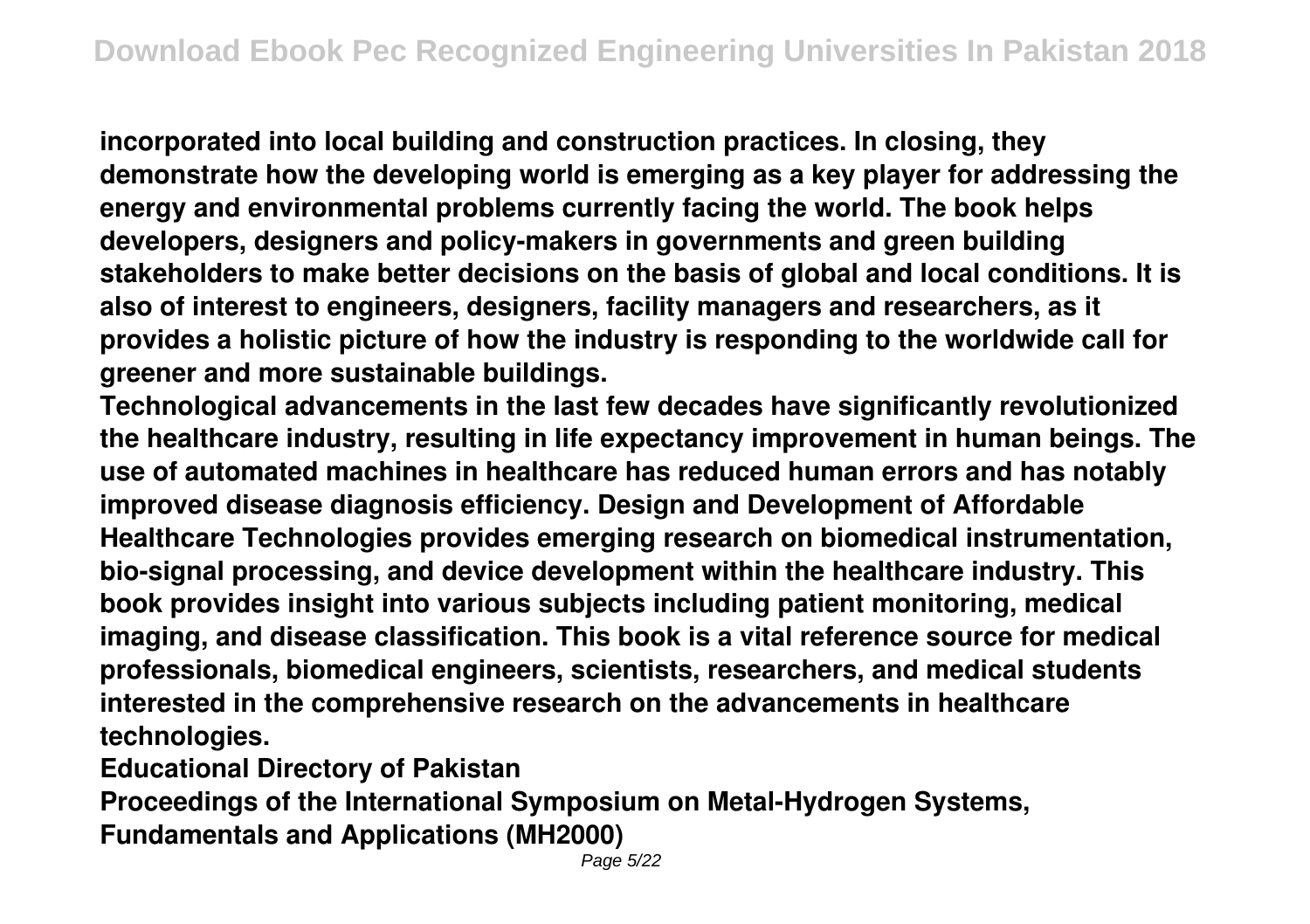**Proceedings of the Symposia on Photoelectrochemical Processes and Measurement Techniques for Photoelectrochemical Solar Cells Official Publication of the Michigan Society of Professional Engineers Design and Development of Affordable Healthcare Technologies Solar Thermal Energy Storage System using phase change material for uninterrupted on-farm agricultural processing and value addition** In the 1960s and 1970s, John Deere's tractors evolved dramatically from small machines into large, powerful tractors with modern advances and muscular engines; it was a period of the greatest changes since the 1920s. Deere christened these tractors the New Generation. This book in the Tractor Legacy series examines these Big Green machines in detail, with archival and current photography of restored tractors, a thorough historical text, and details of model specifications and variations.

The service industry is continually improving, forcing service-oriented engineering to improve alongside it. In a digitalized world, technology within the service industry has adapted to support interactions between users and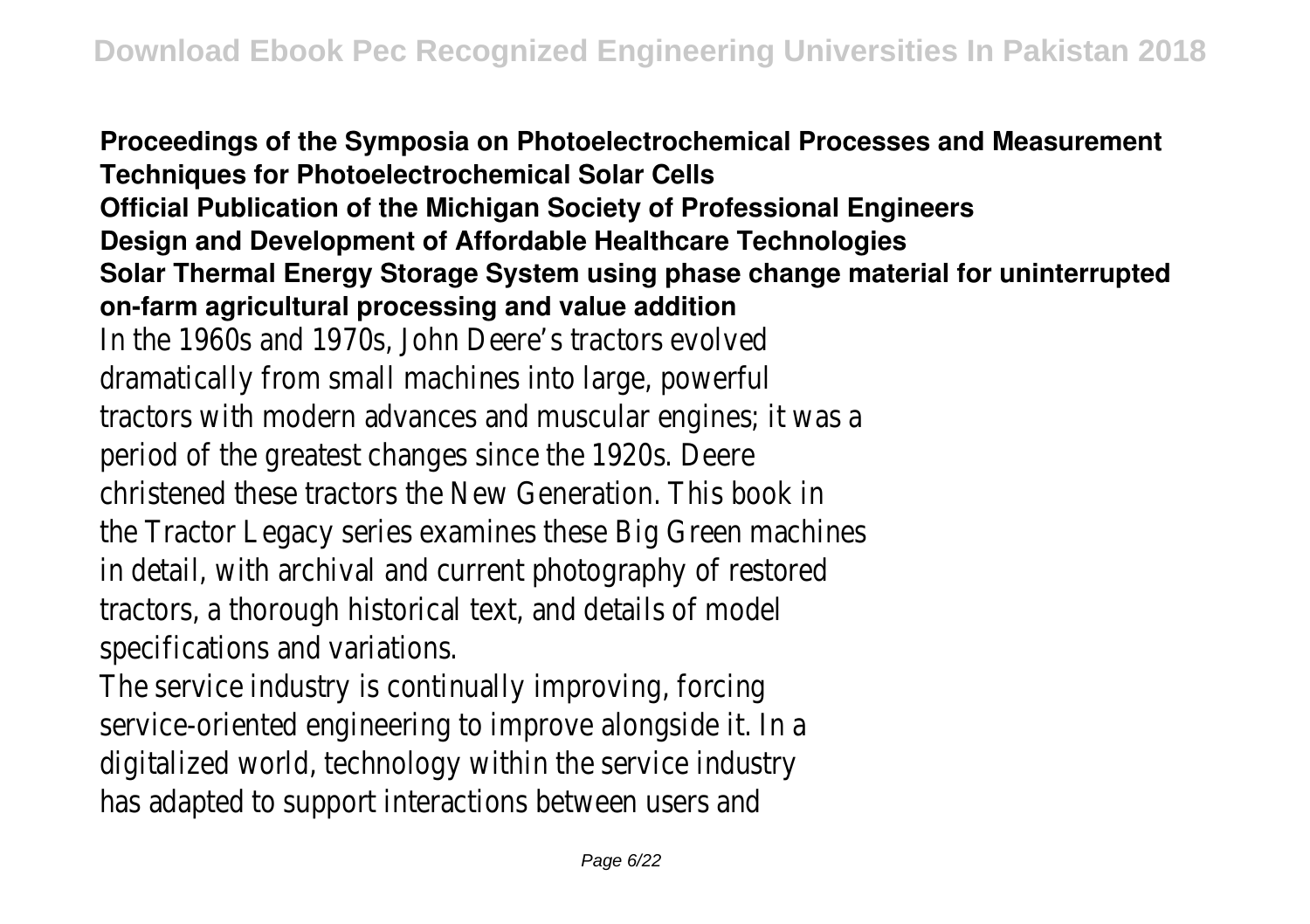organizations. By identifying key problems and features, service providers can help increase facilitator profitability and user satisfaction. Multidisciplinary Approaches to Service-Oriented Engineering is a well-rounded collection of research that examines methods of providing optimal system design for service systems and applications engineering. While exploring topics such as cloud ecosystems, interface localization, and requirement prioritization, this publication provides information about the approaches and development of software architectures to improve service quality. This book is a vital resource for engineers, theoreticians, educators, developers, IT consultants, researchers, practitioners, and professionals. Availability of and adequate accessibility to freshwater and energy are two key technological and scientific problems of global significance. At the end of the 20th century, the deficit of water for human consumption and economic application forced us to focus on rational use of resources. Increasing the use of renewable energy sources and improving Page 7/22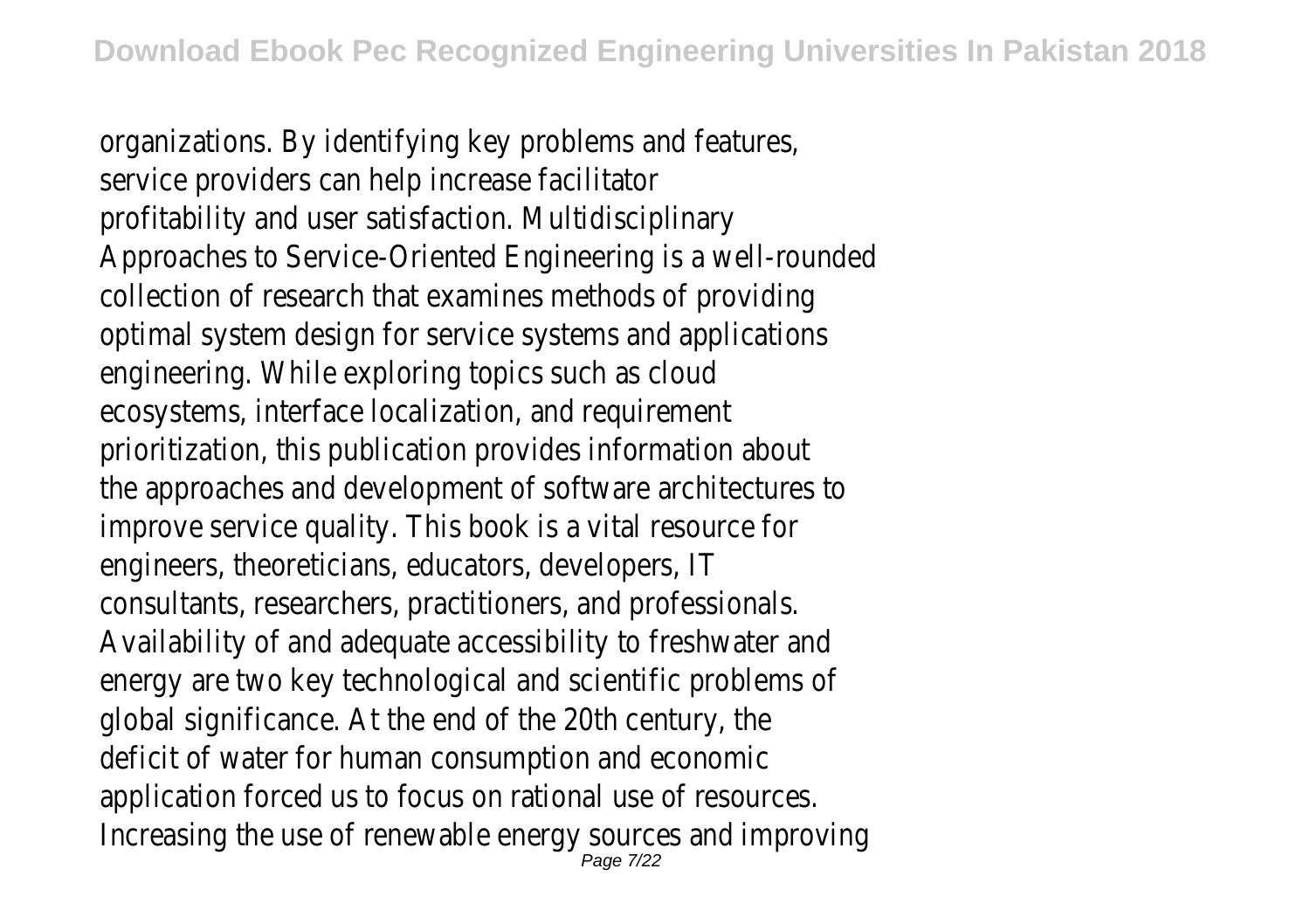energy efficiency is a challenge for the 21st century. Geothermal energy is heat energy generated and stored in the Earth, accumulated in hydrothermal systems or in dry rocks within the Earth's crust, in amounts which constitute the energy resources. The sustainable management of geothermal energy resources should be geared towards optimization of energy recovery, but also towards rational management of water resources since geothermal water serves both as energy carrier and also as valuable raw material. Geothermal waters, depending on their hydrogeothermal characteristics, the lithology of the rocks involved, the depth at which the resources occur and the sources of water supply, may be characterized by very diverse physicochemical parameters. This factor largely determines the technology to be used in their exploitation and the way the geothermal water can be used. This book is focused on the effective use of geothermal water and renewable energy for future needs in order to promote modern, sustainable and effective management of water resources. The research field includes Page 8/22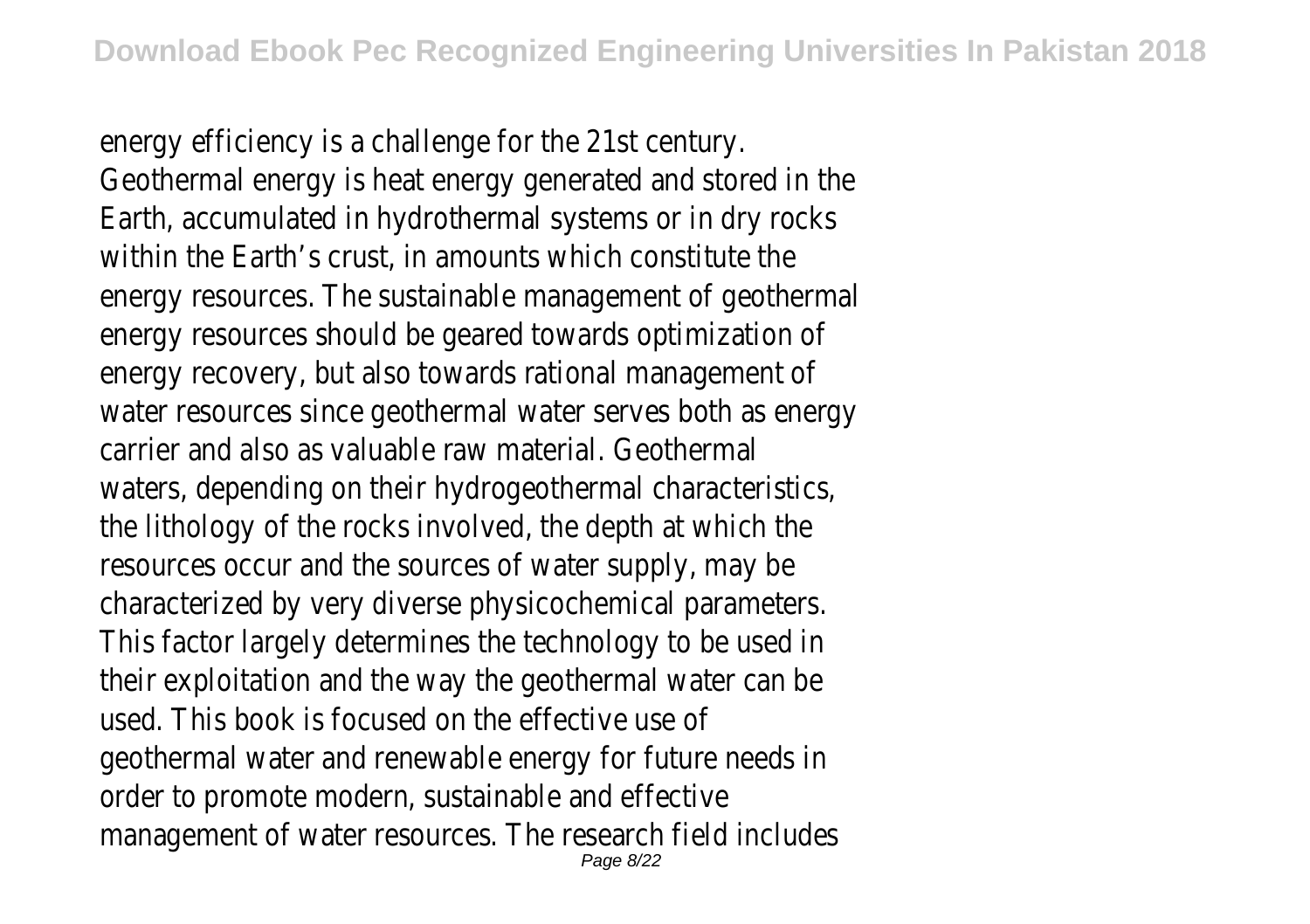crucial new areas of study: • an improvement in the management of freshwater resources through the use of residual geothermal water; • a review of the technologies available in the field of geothermal water treatment for its (re)use for energetic purposes and freshwater production, and • the development of balneotherapy. The book is aimed at professionals, academics and decision makers worldwide, water sector representatives and administrators, business enterprises specializing in renewable energy management and water treatment, working in the areas of geothermal energy usage, water resources, water supply and energy planning. This book has the potential to become a standard text used by educational institutions and research & development establishments involved in the geothermal water management. An Introduction to Circular Economy Western Engineer The Michigan Professional Engineer Essays on Islam: Dr. Abdul Quadeer Khan Photoelectrochemistry, Fundamental Processes and Measurement Page 9/22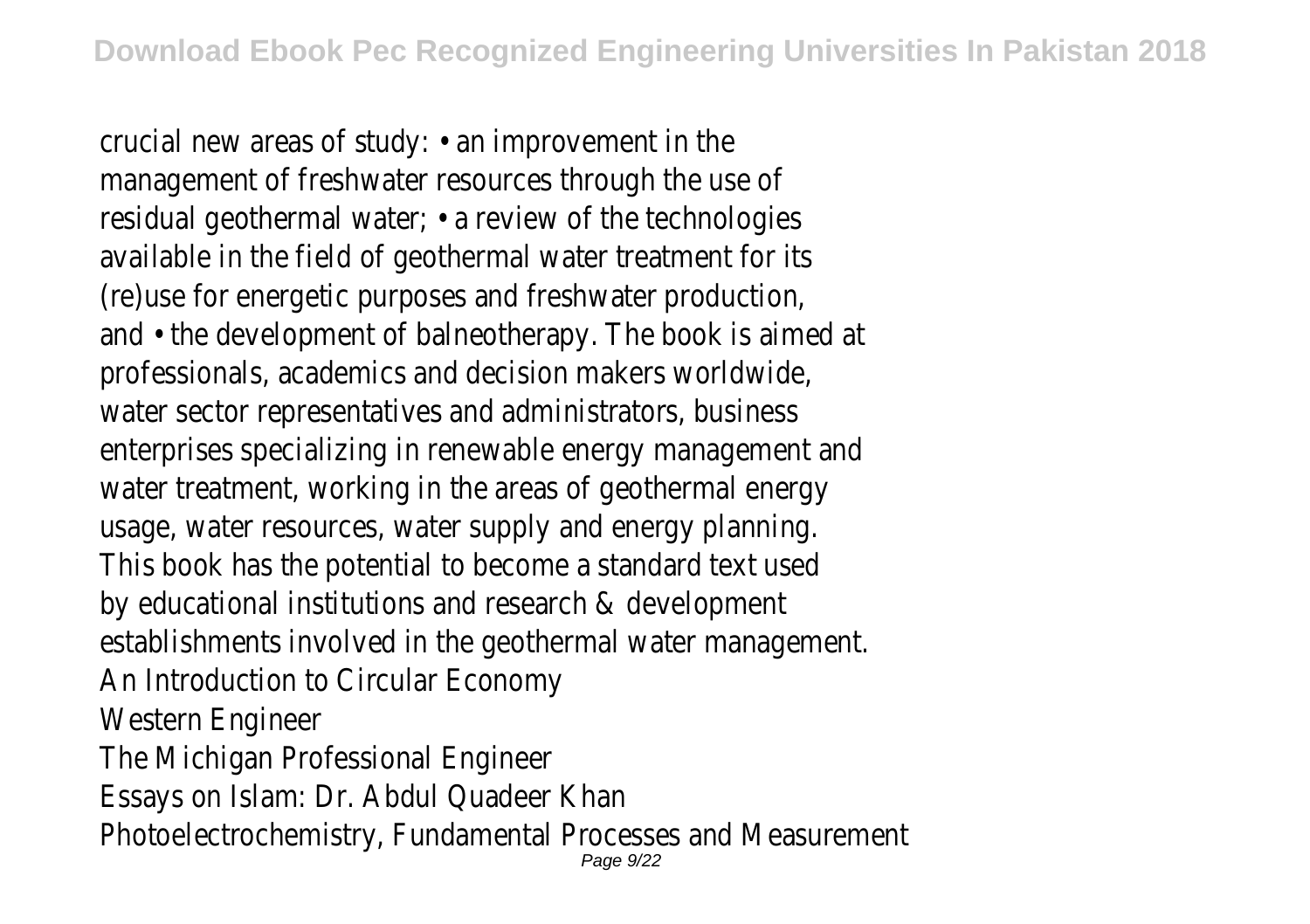## **Techniques** An Australasian Guide

*FIDIC contracts are the most widely used contracts for international construction around the world and are used in many different jurisdictions, both common law and civil law. For any construction project, the General Conditions of Contract published by FIDIC need to be supplemented by Particular Conditions that specify the specific requirements of that project subject to the relevant laws. FIDIC Contracts in Asia Pacific provides readers with detailed guidance and resources for the preparation of the Particular Conditions that will comply with the requirements of the applicable laws for a number of the jurisdictions in which FIDIC contracts are used. The laws that apply to the governing law of the contract, construction works and dispute resolution in each jurisdiction are identified. This book offers chapters on the FIDIC Conditions of Contract for Underground Works, and the perspective of a bilateral aid agency on the use of FIDIC contracts. Each jurisdiction features an outline of its* Page 10/22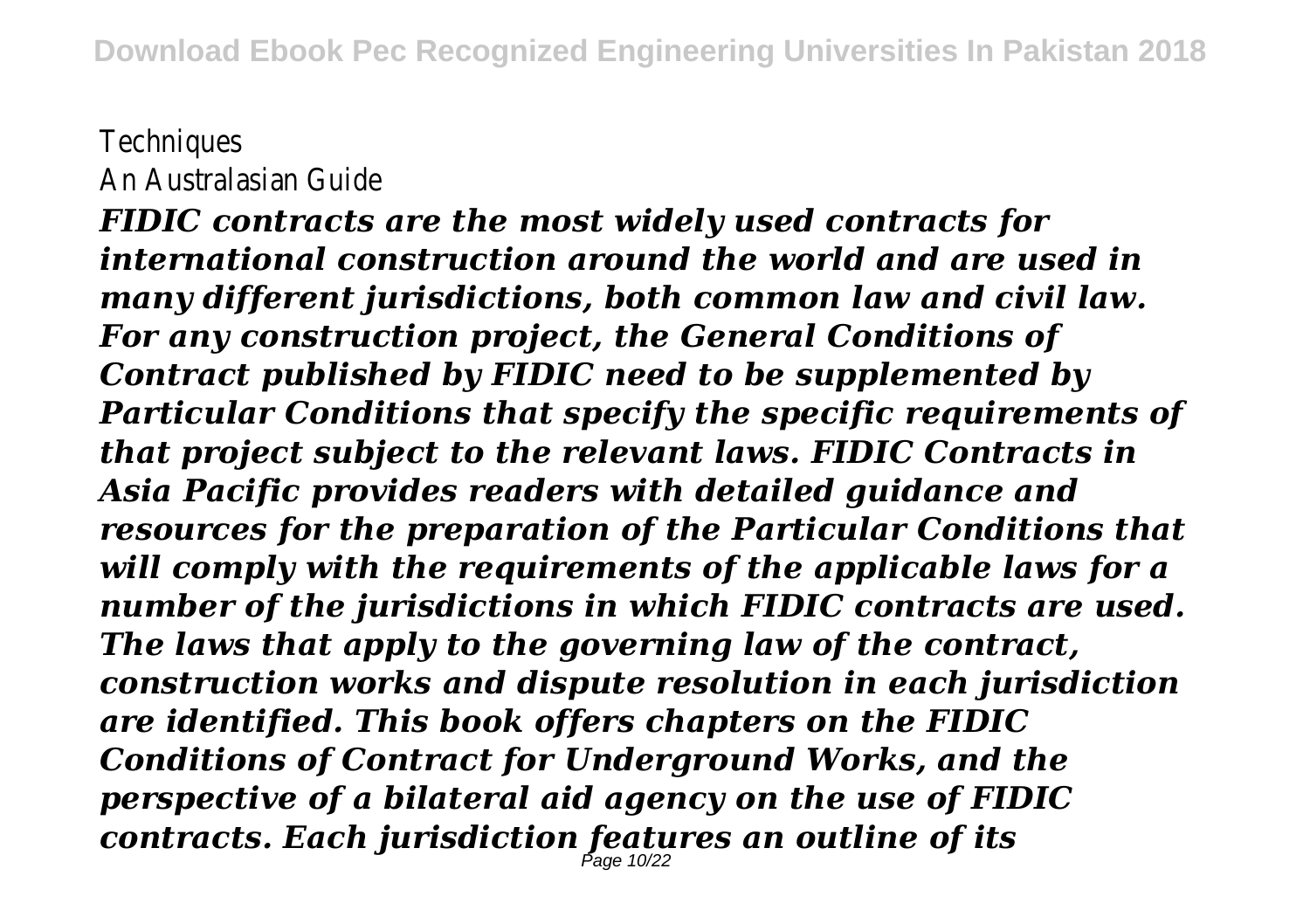*construction industry and information on the impact of Covid-19 on both the execution of construction projects and the operation of construction contracts. This book is essential reading for construction professionals, lawyers and students of construction law using FIDIC contracts.*

*This book discusses the concept and practice of a smart metropolitan region, and how smart cities promote healthy economic and spatial development. It highlights how smart metropolitan regional development can energize, reorganize and transform the legacy economy into a smart economy; how it can help embrace Information and Communications Technology (ICT); and how it can foster a shared economy. In addition, it outlines how the five pillars of the third industrial revolution can be achieved by smart communities. In addition, the book draws on 16 in-depth city case studies from ten countries to explore the state of the art regarding the smart economy in smart cities – and to apply the lessons learned to shape smart metropolitan economic and spatial development. Although sociologists have written extensively on the broad* Page 11/22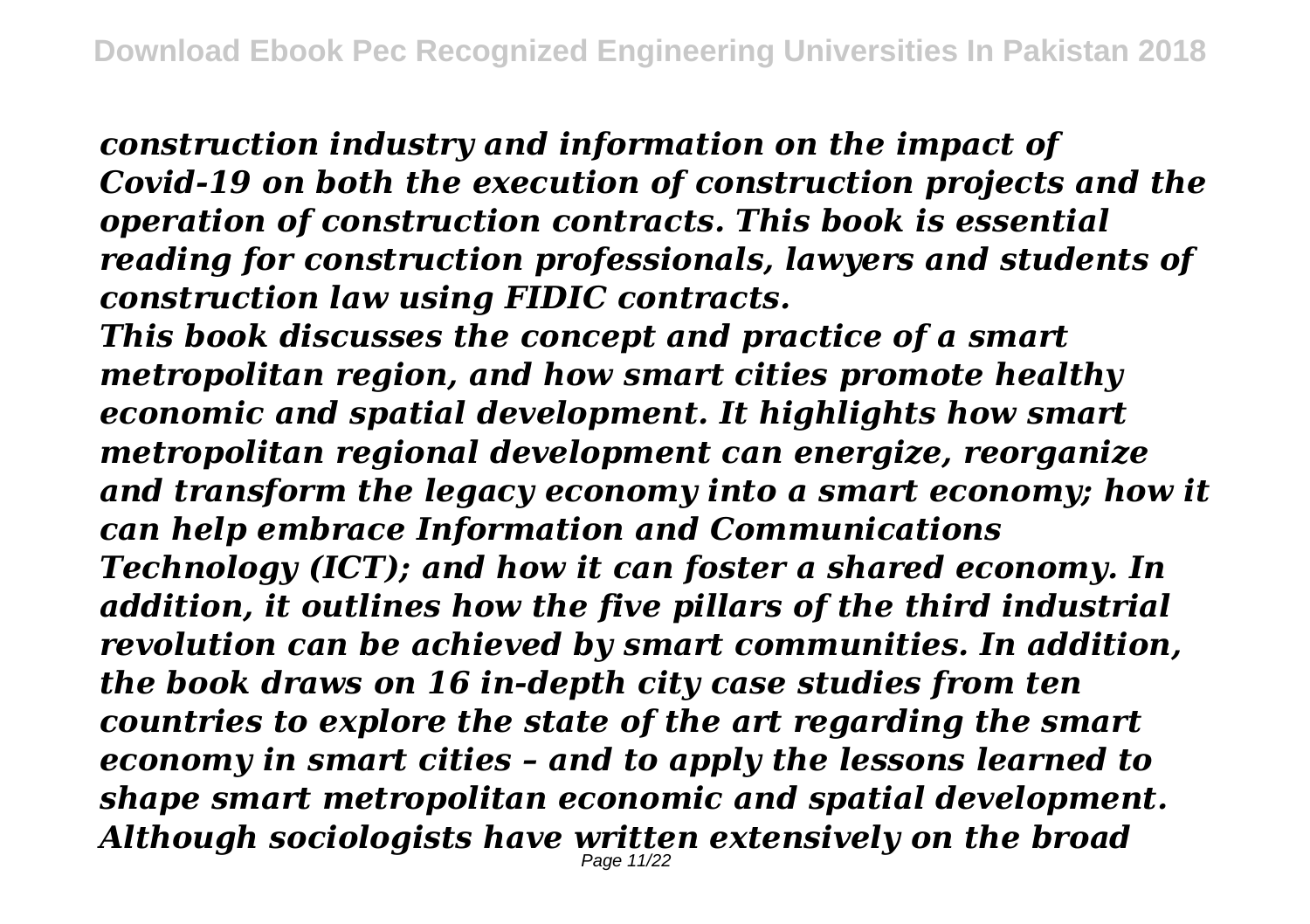*subject of occupational careers, generally they have referred only incidentally to organizational careers within work organizations. In this pioneering sourcebook, now considered a classic, Glaser gathered from the literature of occupational sociology those studies that bear most directly on organizational careers. His objective was to provide the first survey of the substantial body of data on the subject and to place this data in a framework that illustrates its significance for the development of theory. In an extensive introduction, the editor explains the several purposes of the book and describes in detail the process of comparative analysis through which sociological theory on organizational careers can be generated. Organized around general themes such as recruitment, motivation, commitment, mobility, and succession, the writings of prominent sociologists--including Riesman, Caplow, Hughes, Becker, and Wilensky--form the content of the book and systematically cover every important facet of organizational careers. The editor's introductions to each section of the book alert the reader to the general phenomena--such as processes,* Page 12/22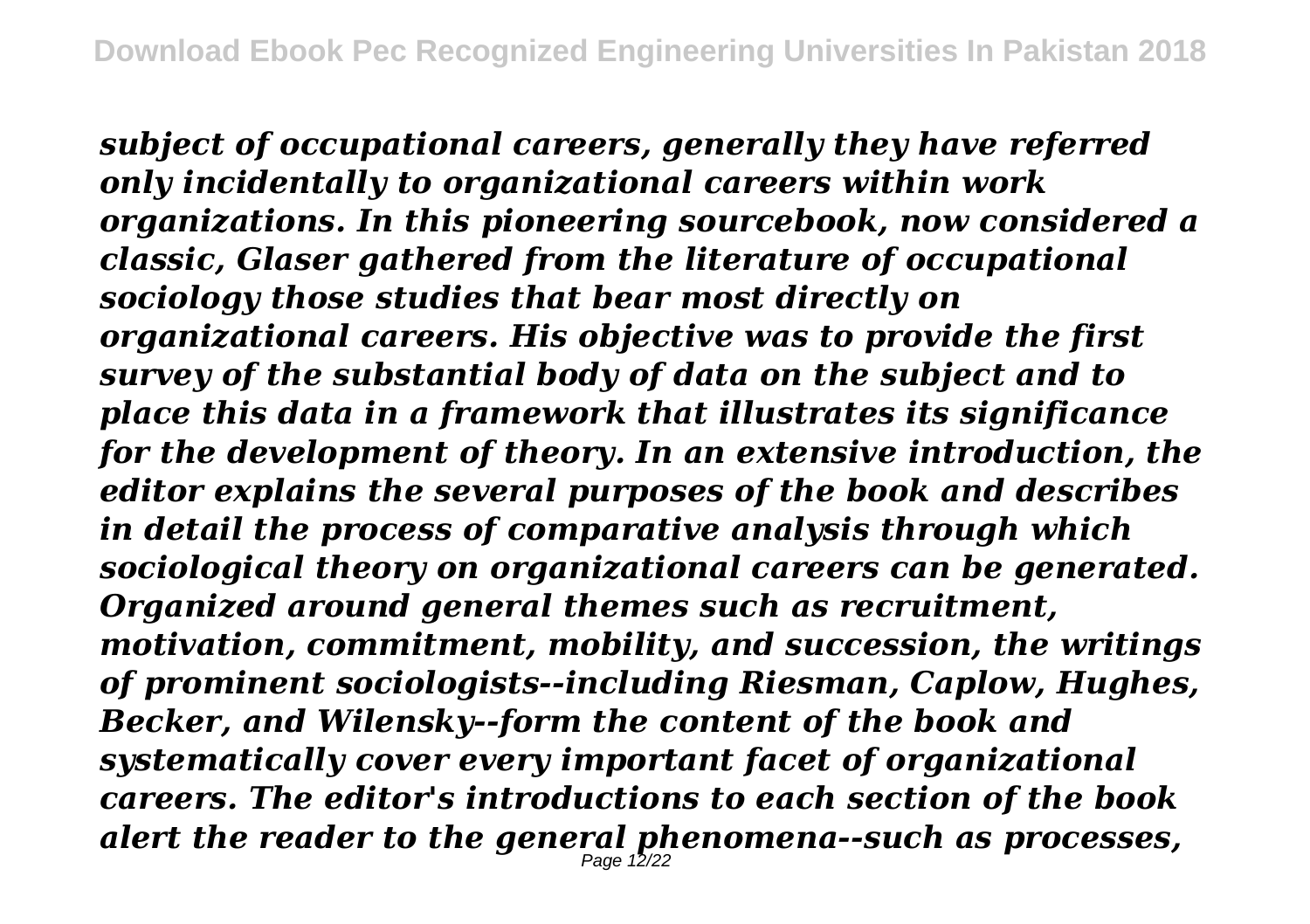*conditions, categories, hypotheses, and properties--that crosscut and are generally relevant to all organizational careers and are, therefore, the raw material of theory. These introductions also suggest questions and problems for further analysis and research. This book as a whole stands as a demonstration of the contributors' method of how the sociologist, working from the data of research, can generate grounded, formal theory on this or any social phenomenon. This book also presents a vital body of data on organizational careers and a guide to further research that will be of great use both to occupational sociologists and to all those involved in the study of organizations.*

*A Practical Guide to Application*

*Multidisciplinary Approaches to Service-Oriented Engineering John Deere New Generation and Generation II Tractors Educational Guide of Pakistan Proceedings of ICMDE 2020, Volume 2 Michigan Professional Engineer*

While online courses are said to be beneficial and many reputable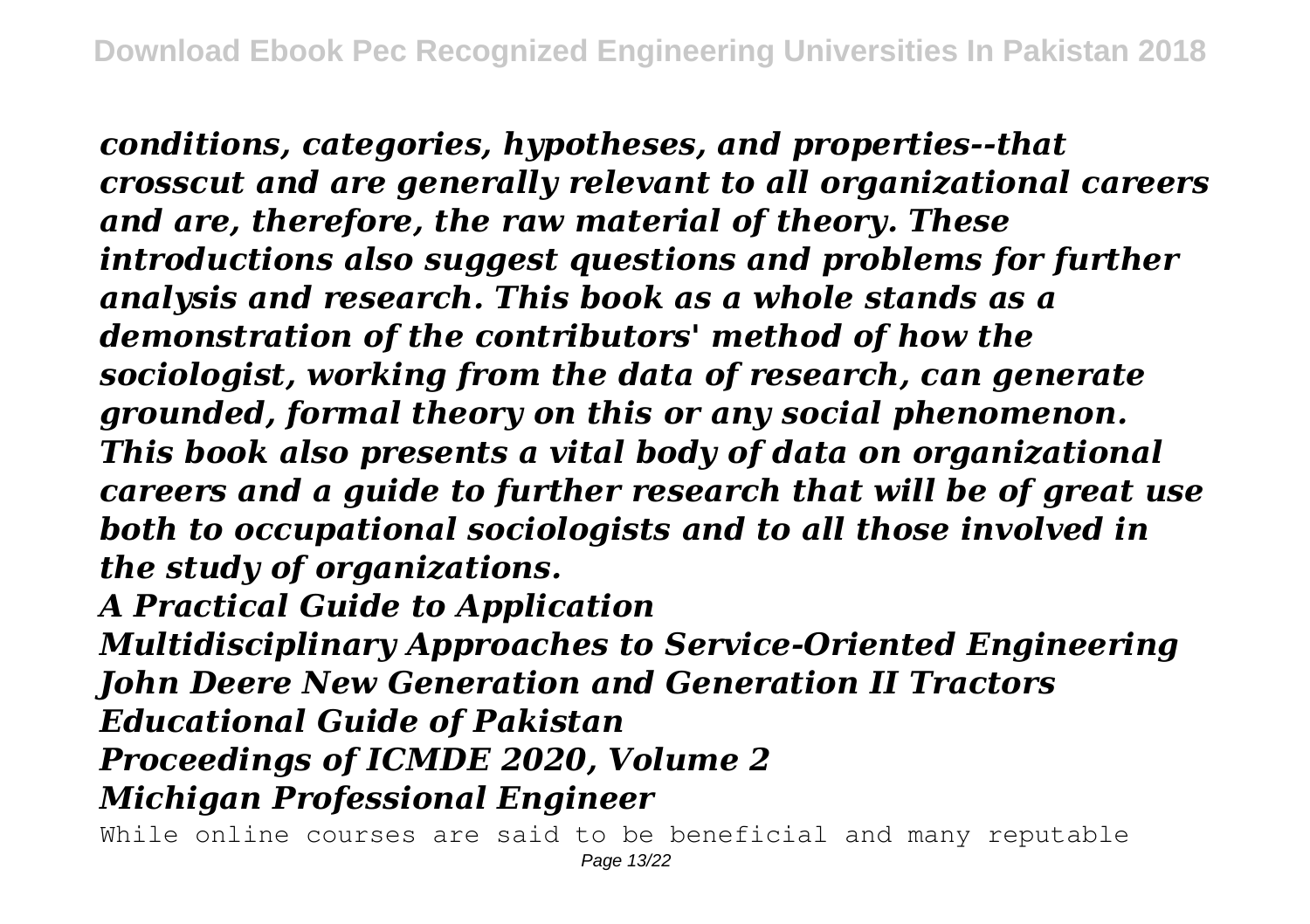brick and mortar higher education institutions are now offering undergraduate and graduate programs online, there is still ongoing debate on issues related to credibility and acceptability. There is some reluctance to teach online and to admit and hire students who have enrolled in online programs. Given these concerns, it is essential that educators in online communities continue to share the significant learning experiences and outcomes that occur in online classrooms and highlight pedagogical practices used by online instructors to make their courses and programs comparable to those offered face-to-face. The Handbook of Research on Creating Meaningful Experiences in Online Courses is a comprehensive research book that examines the quality of courses in higher education that are offered exclusively online and details strategies and practices used by online instructors to create meaningful teaching and learning experiences in online courses. Featuring a range of topics such as gamification, professional development, and learning outcomes, this book is ideal for academicians, researchers, educators, administrators, instructional designers, curriculum developers, higher education faculty, and students.

p="" This highly informative and carefully presented book focuses on the fields of ergonomics/human factors and discusses the future of the community vis-à-vis health problems, productivity, aging, etc.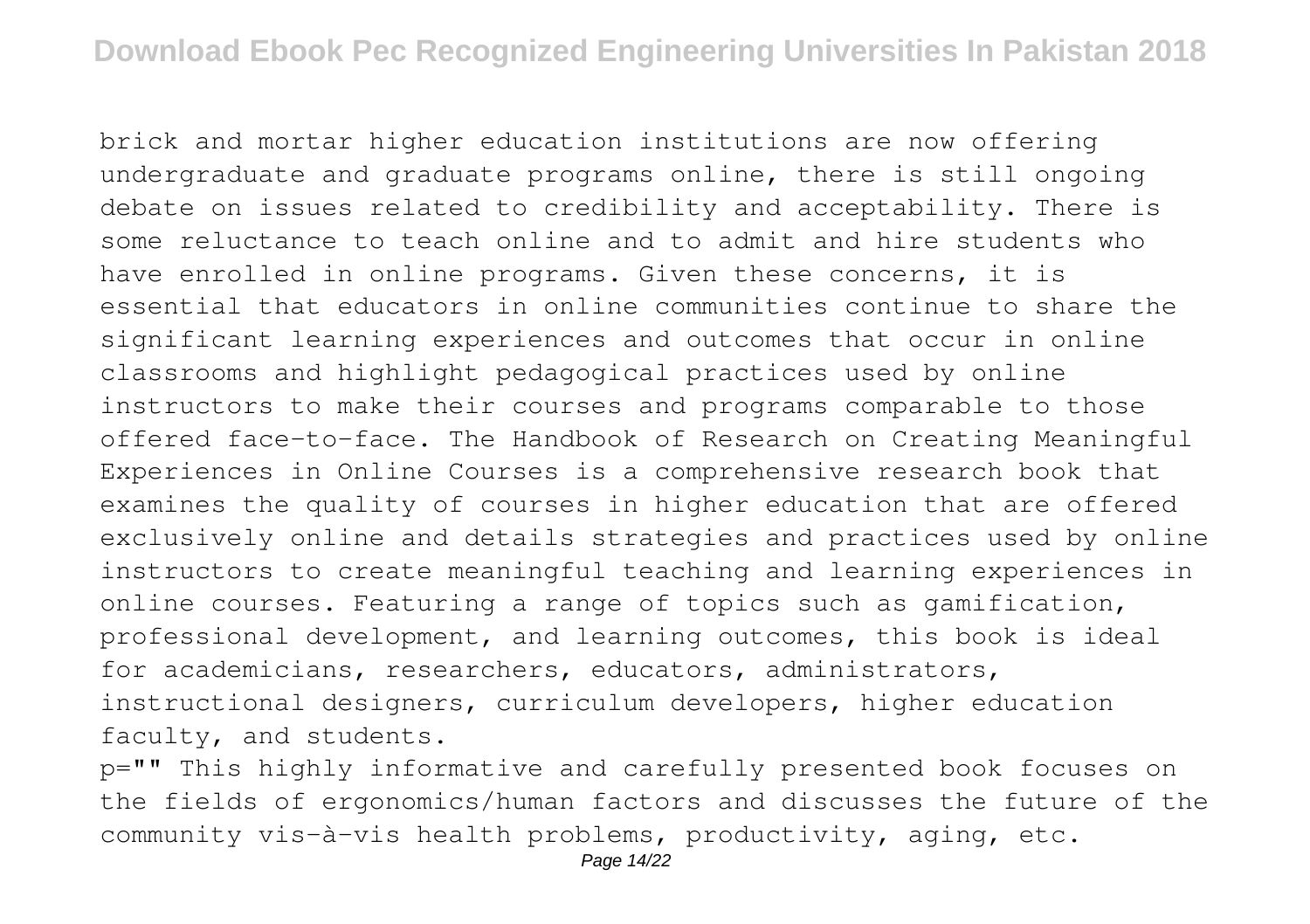Ergonomic intercession must be seen in light of its effect on productivity because ergonomic solutions will improve productivity as the reduction of environmental stressors, awkward postures and efforts lead to a reduction in task execution time. The book provides promising evidence that the field of ergonomics continues to thrive and develop deeper insights into how work environments, products and systems can be developed to meet needs, demands and limitations of humans and how they can support productivity improvements. Some of the themes covered are anthropometry and workplace design, biomechanics and modelling in ergonomics, cognitive and environmental ergonomics, ergonomic intervention and productivity, ergonomics in transport, mining, agriculture and forestry, health systems, work physiology and sports ergonomics, etc. This book is beneficial to academicians, policymakers and the industry alike. ^

This book is purposefully styled as an introductory textbook on circular economy (CE) for the benefit of educators and students of universities. It provides comprehensive knowledge exemplified by practices from policy, education, R&D, innovation, design, production, waste management, business and financing around the world. The book covers sectors such as agriculture/food, packaging materials, build environment, textile, energy, and mobility to inspire the growth of circular business transformation. It aims to stimulate action among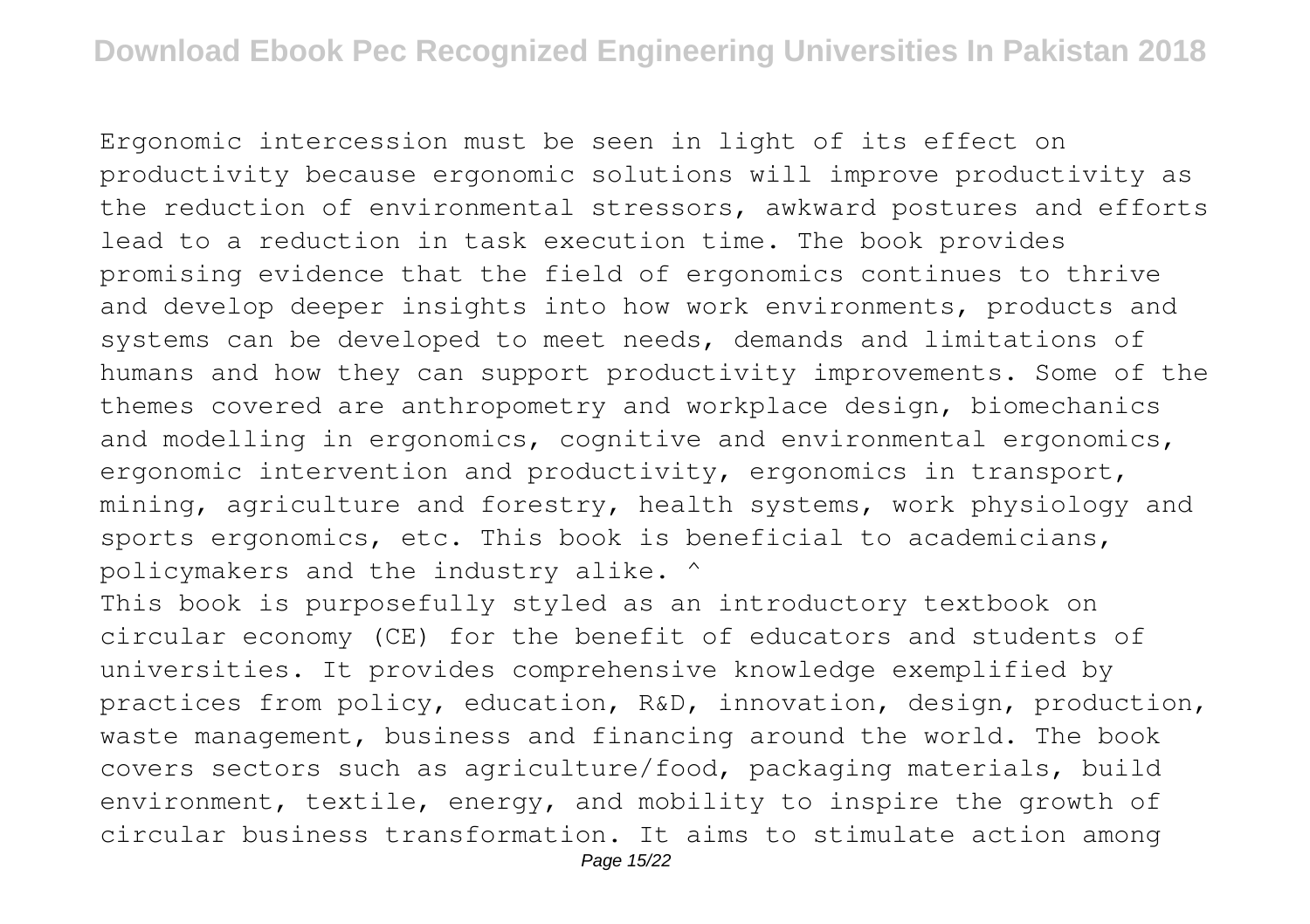different stakeholders to drive CE transformation. It elaborates critical driving forces of CE including digital technologies; restorative innovations; business opportunities & sustainable business model; financing instruments, regulation & assessment and experiential education programs. It connects a CE transformation for reaching the SDGs2030 and highlights youth leadership and entrepreneurship at all levels in driving the sustainability transformation. Ergonomics for Improved Productivity October 1-6, 2000, Noosa Heads, Queensland, Australia Smart Metropolitan Regional Development Handbook of Research on Creating Meaningful Experiences in Online Courses Accreditation & Graduate Global Mobility FIDIC Contracts in Asia Pacific *With the help of artificial intelligence, machine learning, and big data analytics, the internet of things (IoT) is creating partnerships within industry where machines, processes, and humans communicate with one another. As this radically changes traditional industrial operations, this results in the rapid design, cheap manufacture, and effective customization of products. Answering the growing demand of customers and their preferences has become a challenge for such partnerships. Industrial Internet of Things and Cyber-Physical*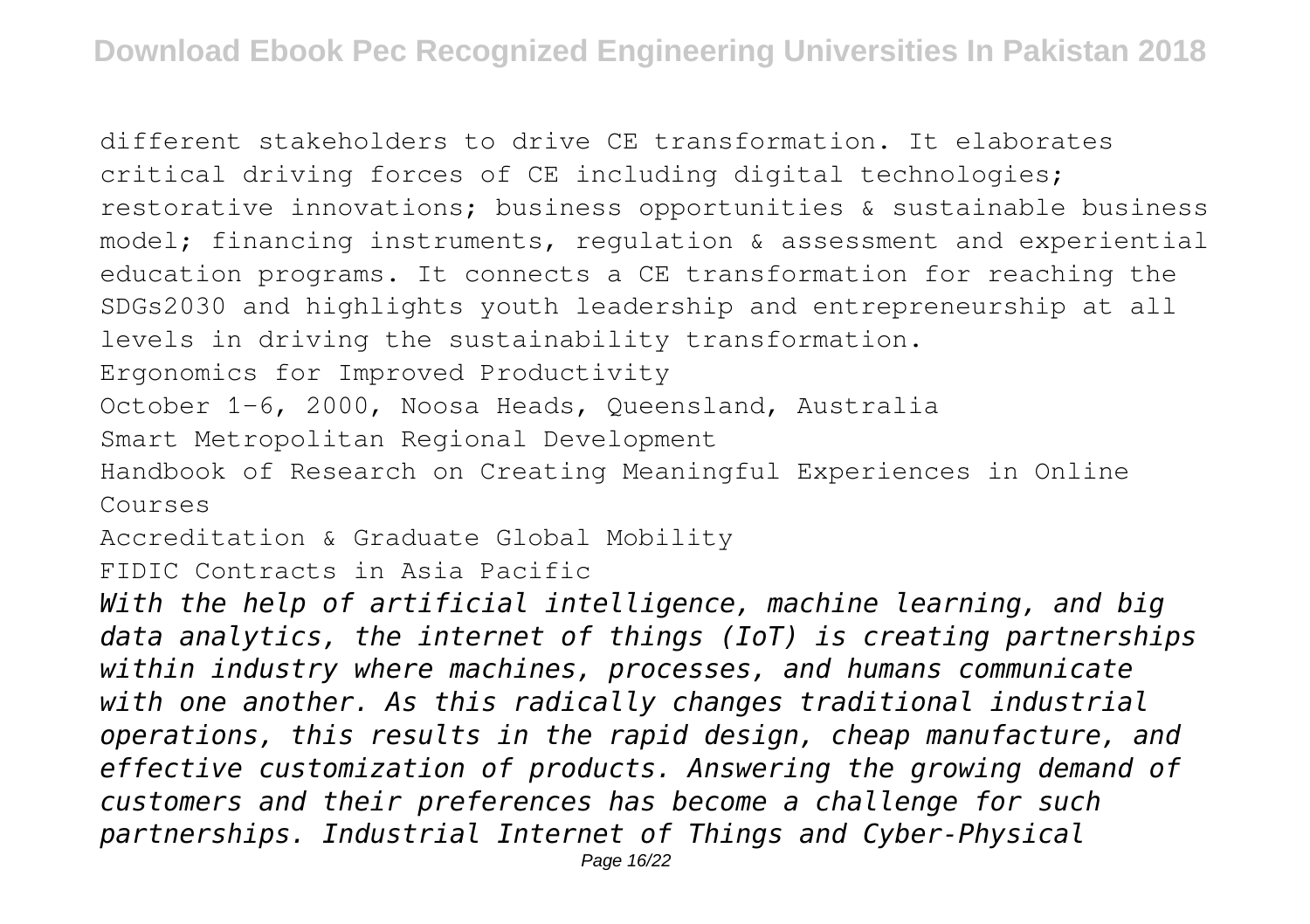*Systems: Transforming the Conventional to Digital is a collection of innovative research that discusses development, implementation, and business impacts of IoT technologies on sustainable societal development and improved life quality. Highlighting a wide range of topics such as green technologies, wireless networks, and IoT policy, this book is ideally designed for technology developers, entrepreneurs, industrialists, programmers, engineers, technicians, researchers, academicians, and students. Wireless sensor networks have become an intricate and necessary addition to daily life by providing an energy efficient way to collect and monitor data while rerouting the information to a centralized location. As the application of these networks becomes more common, it becomes imperative to evaluate their effectiveness, as well as other opportunities for possible implementation in the future. The Handbook of Research on Wireless Sensor Network Trends, Technologies, and Applications provides inclusive coverage on the processing and applications of wireless communication, sensor networks, and mobile computing. Investigating emergent research and theoretical concepts in the area of wireless sensors and their applications to daily life, this handbook of research is a critical reference source for students, researchers, engineers, scientists, and working professionals.*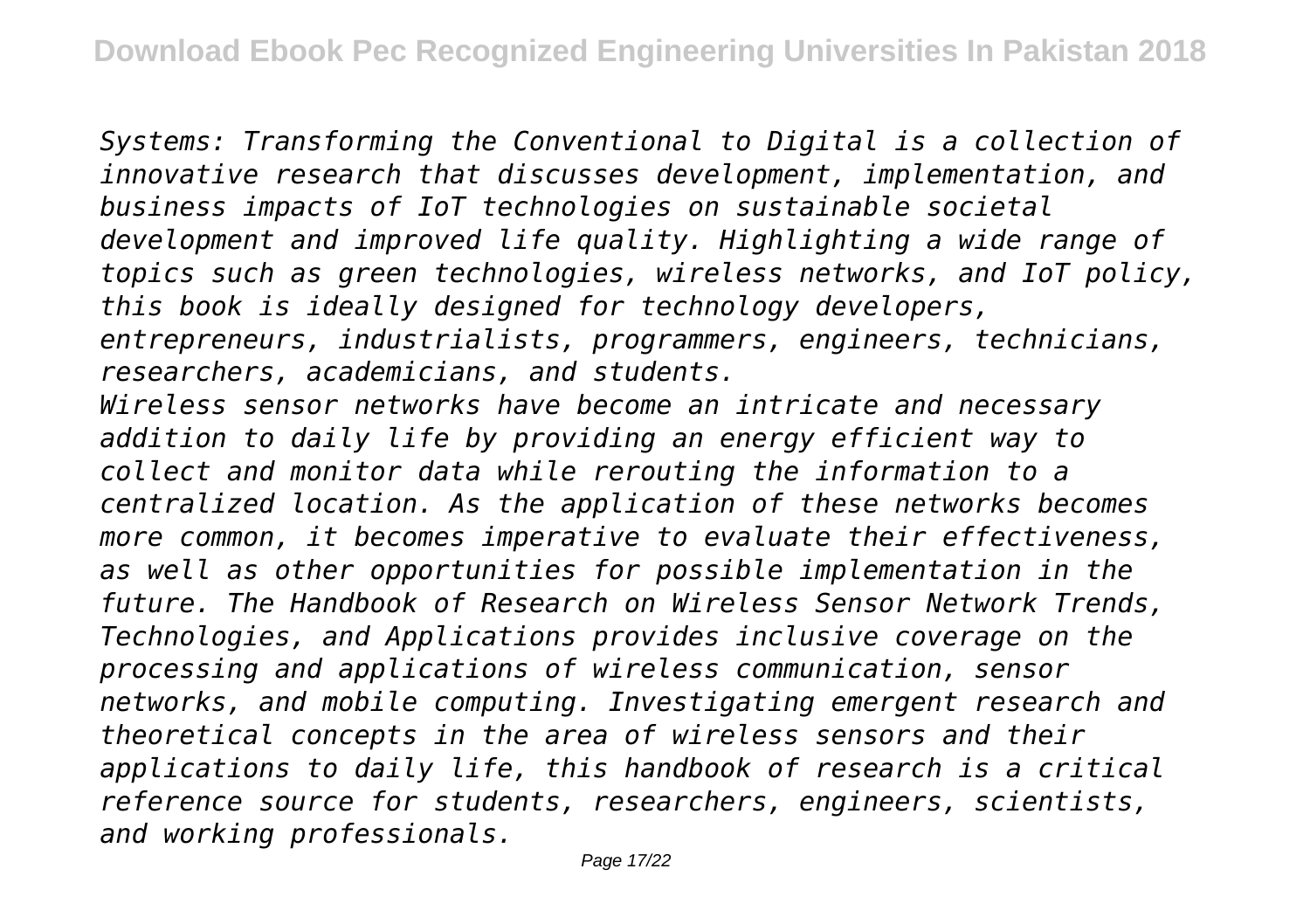*Many streams of research in organization and management have criticized the mainstream view of organizations as decision-making and information-processing structures, controlled through rational representations (substantive or procedural rationality). In spite of their differences, these streams of research share some key theoretical principles: Their processual view of organizing as 'becoming', their emphasis on the key role of action and action meaning; their interest in the agential power of artefacts and objects; the exploratory and inquiring nature of organizing. This book argues that Pragmatist thought can contribute to those approaches offering some theoretical argument, both as a general intellectual orientation and as a conceptual toolbox. As a general attitude, Pragmatism develops a radical critique of all the dualisms which often hinder organization studies: Thought and action, design and utilization, decision and execution, reality and representation, to name a few. As a conceptual toolbox, Pragmatism can contribute and clarify key concepts for organization and management studies, such as inquiry, semiotic mediation, habit, abduction, trans-action, and valuation. However, Pragmatist thought is still little known by organization and management scholars and by reflexive managers. The proposed book aims at making pragmatist key notions accessible to them and applicable to theorize organizations and transform*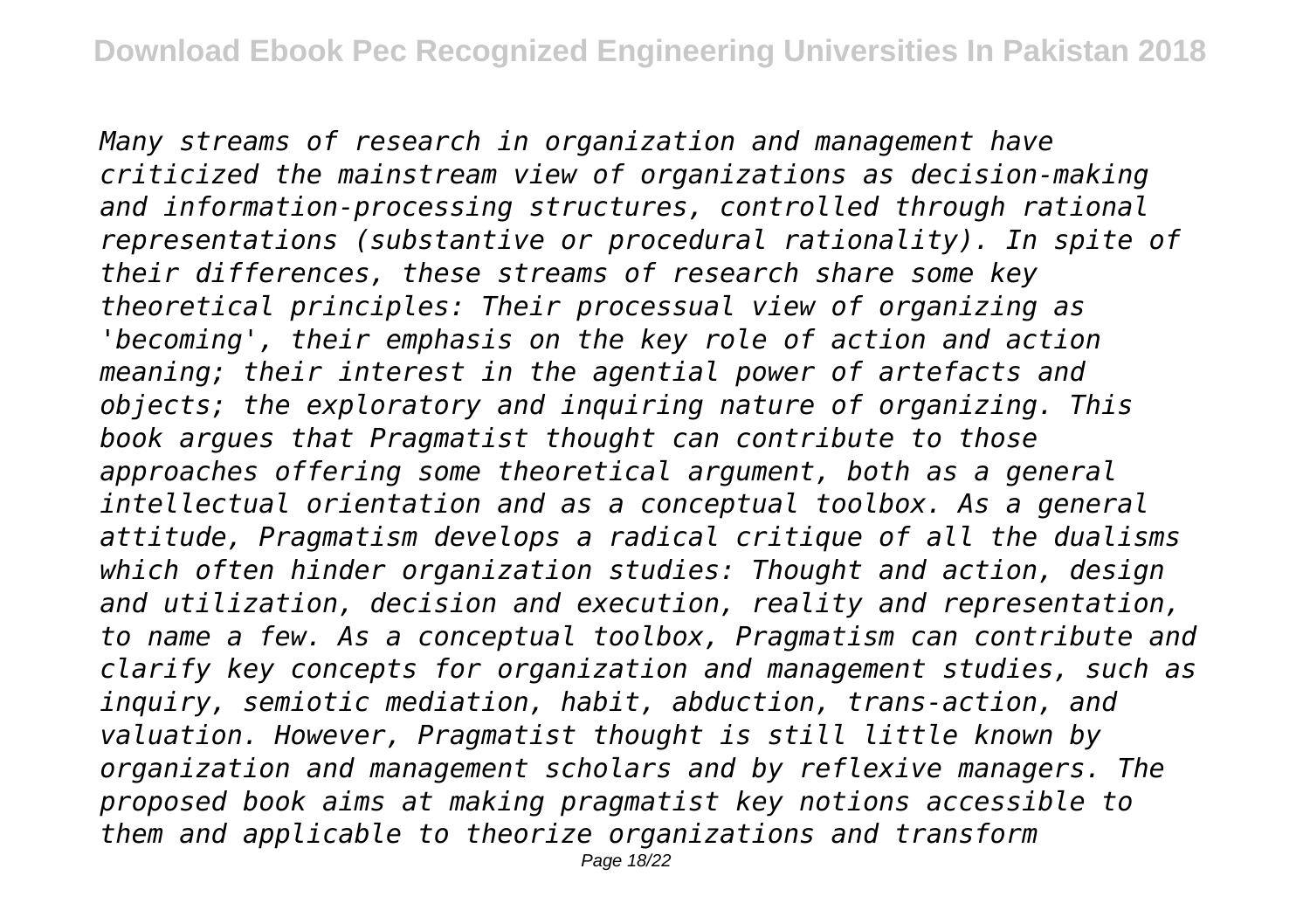*managerial practices. Computational Methods and Data Engineering Mixing Time and Strength of Concrete Production, Properties, and Applications of High Temperature Coatings Proceedings. - Fertilizer Industry Round Table, Washington, D.C. Financial Aids for Higher Education Catalog Pragmatism and Organization Studies*

*Thermal energy storage technologies are gaining attention nowadays for uninterrupted supply of solar power in off-sunshine hours. An indigenized solar phase change material (PCM) system was developed and performance evaluated in the current study to efficiently store solar thermal power using a latent heat storage approach, which can be utilized in any subsequent decentralized food processing application. A 2.5 m2 laying Scheffler reflector is used to precisely focus the incoming direct normal irradiance (DNI) on a casted aluminum heat receiver (220 mm diameter) from where this concentrated heat energy is absorbed and conducted to the PCM unit by the flow of thermal oil (Fragoltherm-32 thermo-oil). During the circulation around PCM pipes inside the PCM unit, thermal oil discharges heat energy to the PCM, which undergoes change of phase from solid to liquid. Computational fluid dynamics (CFD) analysis of the PCM unit were also performed according to the actual boundary conditions, which gave satisfactory results in terms of temperature and velocity distribution. With an average DNI of 781 W/m2, the highest temperature of the receiver surface during the trials was observed at about 155 C that produces thermal oil at 110°C inside the receiver and*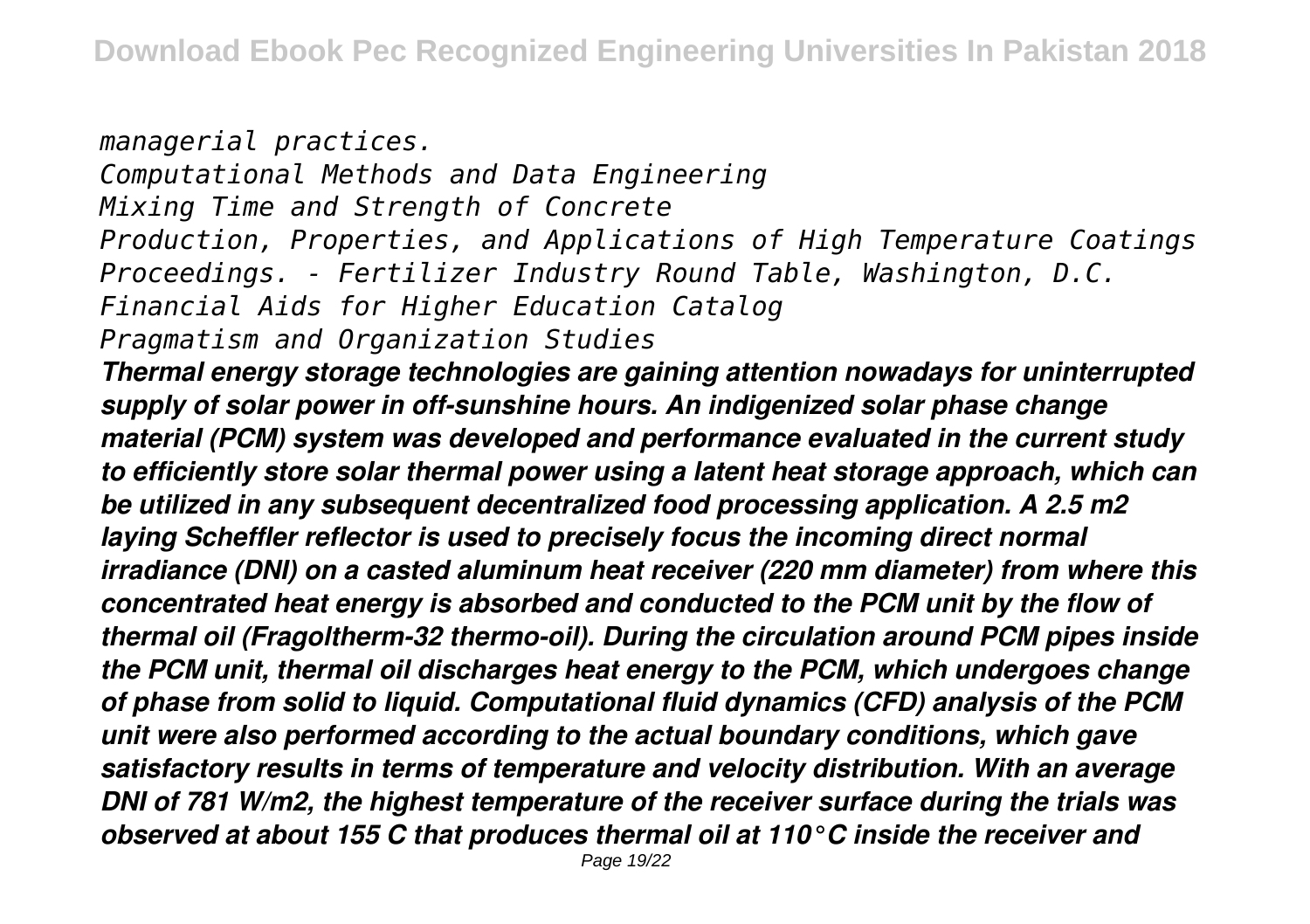*around 48°C of PCM in the PCM unit. The heat energy losses per unit time (W) due to the lack of reflectivity from the Scheffler reflector, out-of-focus radiations at the targeted area, absorptivity of heat receiver, piping system losses, and cylinder losses (in the form of conduction, convection, and radiations using 50 mm insulation thickness) were found to be 110 W (10 %), 99 W (9 %), 89 W (8 %), 128 W (12 %), 161 W (15 %), and 89 W (8 %), respectively. These findings of CFD analysis and mathematical modeling were also consistent with real-time data, which was logged through an online Control and Monitoring Interface portal. The final energy available to the PCM was 414W with an overall system efficiency of 38 %, which can be improved by decreasing thermal losses of the system and using other PCM materials.*

*Dowling's Engineering Your Future: An Australasian Guide, Fourth Edition is used for first year, core subjects across all Engineering disciplines. Building on the previous editions, this text has been updated with new references, while still maintaining a strong and practical emphasis on skills that are essential for problem solving and design. Numerous topical and locally focused examples of projects across engineering disciplines help demonstrate the role and responsibilities of a professional engineer. Themes of sustainability, ethical practice and effective communication are a constant throughout the text. This full-coloured print with interactive e-text resource has a variety of digital media embedded at the point of learning such as videos and knowledge-check questions to engage students and to help consolidate their learning. Heat resistant layers are meant to withstand high temperatures while also protecting against all types of corrosion and oxidation. Therefore, the micro-structure and*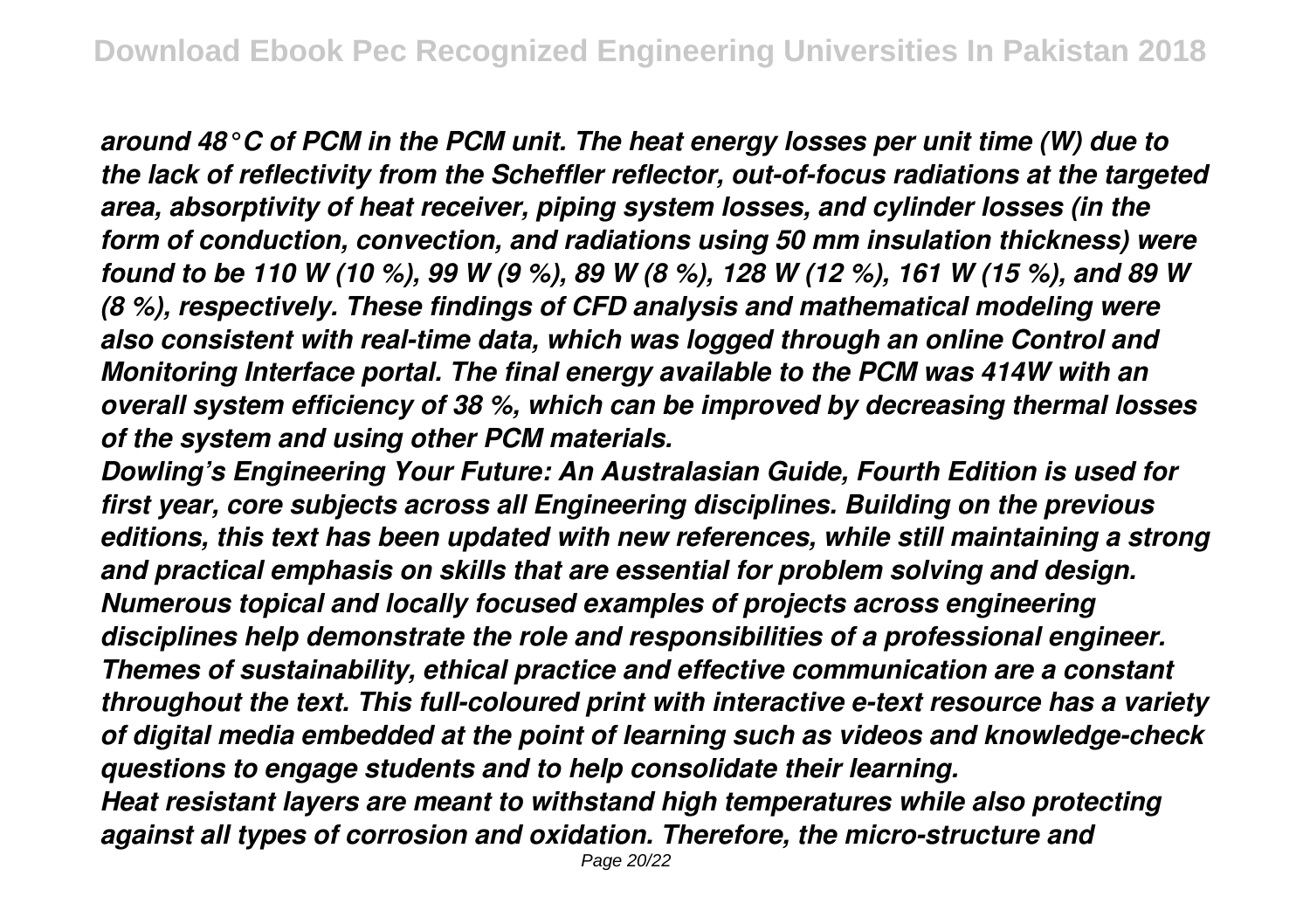*behavior of such layers is essential in understanding the functionality of these materials in order to make improvements. Production, Properties, and Applications of High Temperature Coatings is a critical academic publication which examines the methods of creation, characteristics, and behavior of materials used in heat resistant layers. Featuring coverage on a wide range of topics such as, thermal spray methods, sol-gel coatings, and surface nanoengineering, this book is geared toward students, academicians, engineers, and researchers seeking relevant research on the methodology and materials for producing effective heat resistant layers. Engineering Your Future Transforming the Conventional to Digital Industrial Internet of Things and Cyber-Physical Systems: Transforming the Conventional to Digital Air Force Civil Engineer Ecohydraulics Proceedings of HWWE 2017 This book details the key concepts, objectives and processes relating to the*

*professional accreditation of engineering bachelor (honours) degrees. The contemporary context of accreditation is examined in terms of the globalised nature of both the engineering profession and higher education. Examples of the processes relating to single and dual accreditation are provided, with examination of the Washington Accord and the requirements of the European*